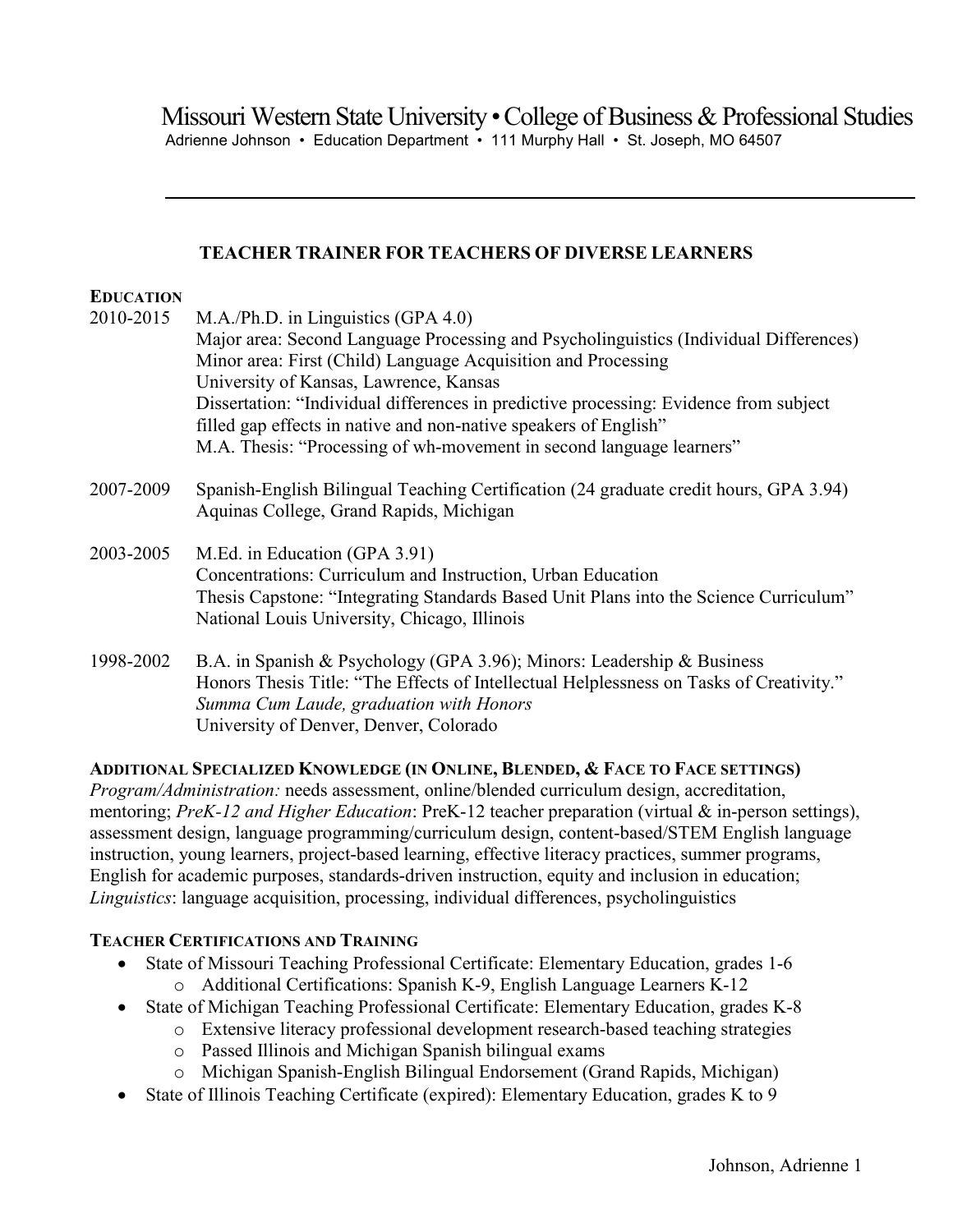# **ADDITIONAL CERTIFICATIONS AND TRAINING**

- Trained and experienced in online course design via LMS platforms including Canvas, Google Classroom, Microsoft Teams, and Moodle; fluent with P-12 teaching applications and webinar platforms including ZOOM, WebEx, Teams, and Google Meets
- Certified CAEP/TESOL SPA Accreditation Reviewer (Seattle, WA)
- Trained in Cognitive Coaching, Center for Cognitive Coaching (Grand Rapids, MI)
	- o Skilled in mediating thinking to encourage an individual's self-reflection in order to increase the person's sense of efficacy and autonomy, especially in terms of professional development.
- Certified Conflict Mediator, Center for Conflict Resolution (Chicago, Illinois)
	- o Trained in both long and short model mediation, with additional training in landlordtenant, victim-offender, family, and juvenile disputes.
	- o Selected to serve as a Center-sponsored mediator.

# **ENGLISH LANGUAGE SPECIALIST POSITIONS & TRAINING**

*Teacher Trainer for English as a Medium of Instruction (EMI) in STEAM* Nov. 2021 – Jan. 2022 Virtual Training through American Institute in Taiwan (AIT), Taipei, Taiwan

- Designed and facilitated live, interactive virtual workshops for approximately 200 in-service teachers (grade 1-6 and grades 7-12), university faculty, and pre-service teachers; workshops were delivered to small (25+ participants) and large (80+ participants) groups.
- Trained participants on content and language integrated learning (CLIL) methodologies and approaches to integrating STEAM content into the English as a Medium of Instruction (EMI) classrooms; topics included *teaching literacy and oral language through STEAM, EMI STEAM assessments, and project-based learning.*

*Teacher Trainer for Teachers of Young Learners in Virtual Learning* Nov. – Dec. 2020 Virtual Training through U.S. Embassy, Kuwait City, Kuwait

- Trained approximately 240 English language teachers, supervisors, and heads of department to apply best practices in teaching young learners and supporting teachers in virtual settings.
- Delivered twelve interactive webinar training sessions (utilizing various apps for P-12 students) on engaging and supporting young learners (grades 1-6) through virtual formative assessments, teaching reading and writing virtually, and developing young storytellers online.
- Conference Panel Speaker for *International Bilingual Conference*

*Completed "Trainer of Trainers" Online Course for Fellows/Specialists* August 2020

# *Teacher Trainer for Teaching STEM Content in English* November 2019

American Institute in Taiwan (AIT), Taipei, Taiwan

• Trained approximately 220 elementary, middle, secondary and university content area (math, science, history, health professions, hospitality, among others) and English language educators.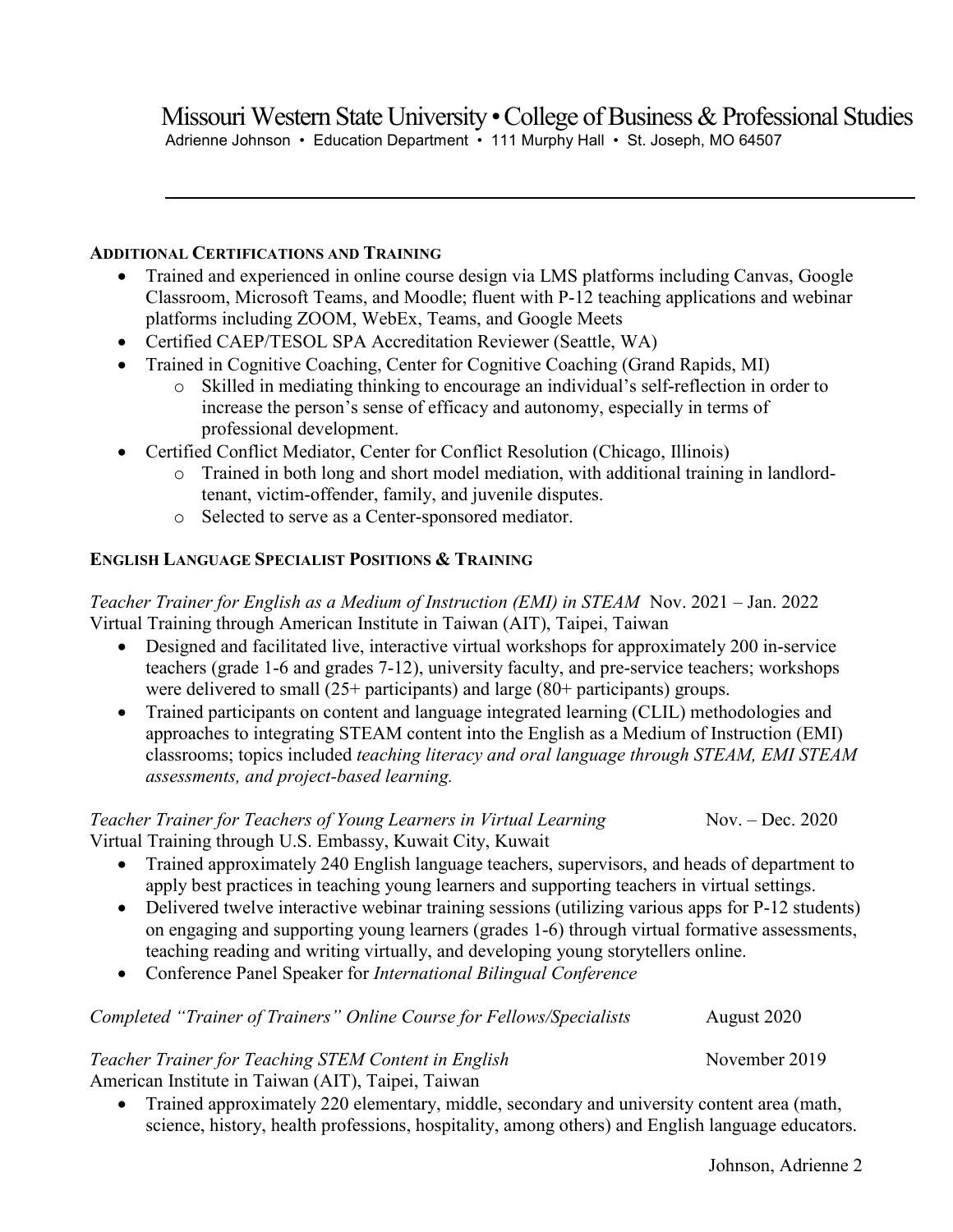Adrienne Johnson • Education Department • 111 Murphy Hall • St. Joseph, MO 64507

• Delivered single session and multi-day workshops on STEM-focused Content-Based Instruction (CBI), with topics including the core principles of CBI, the 'language of STEM', interactive learning, developing oral language, teaching reading and writing, & inquiry learning.

# *Conference Plenary Speaker & Teacher Mentor Trainer* January 2019 U.S. Embassy, Cairo, Egypt

• Delivered plenary speech on professional growth, participated in colloquium on  $21<sup>st</sup>$  century teaching and learning, and presented on interactive classroom techniques for young learners.

- Trained primary level teachers and supervisors from across Egypt to become effective mentors who could support colleagues in becoming independent and self-reflective teachers.
- Equipped mentors with the skills needed to move from being evaluative and directive in their feedback, to supportive moderators of thinking and professional growth.

# **EMPLOYMENT**

| <b>Education Department Chair, Associate Professor</b>     | $2019$ -present      |
|------------------------------------------------------------|----------------------|
| <b>TESOL Graduate Coordinator</b>                          | $2013$ -present      |
| Assistant Professor (Instructor, 2013-2015)                | 2015-2019            |
| Department of Education, Missouri Western State University | St. Joseph, Missouri |
|                                                            |                      |

- Led innovations to university teacher training options, including adding microcredential and alternative teacher certification programs, to meet local training needs
- Managed transition to online and hybrid teaching models, and other program impacts for Education Department during COVID-19, including field experiences, & practicums
- Designed and taught innovative blended courses with full range of high- and low-tech tools
- Mentored and supervised P-12 English language teachers in online and blended instruction.
- Taught pre-service teacher undergraduate courses (face-to-face, online and hybrid design): Multicultural Education; Introduction to Education; Adolescent & Child Development; all English learner certification courses
- Taught Graduate courses for in-service P-12 teachers (virtual): Induction to Teaching, EL Policy & Curriculum Design, EL Assessment, EL Methods, Linguistics, Second Language Acquisition, Language & Culture, EL Practicums
- Used systematic needs analyses and standards-based curriculum design approaches to completely re-design TESOL undergraduate and graduate online curriculum to meet national teacher preparation (NCATE/CAEP and TESOL) standards, as well as Missouri state standards
- Developed and implemented assessment system to monitor teaching and learning in TESOL
- Prepared TESOL data reports, as part of a successful NCATE accreditation process.
- Coordinated with local districts, supervisors, and adjuncts to provide high-quality TESOL practicum experiences and seek stakeholder input to program development
- Lead faculty in continuous improvement efforts to successfully maintain national CAEP accreditation, while supporting faculty advancement in current research service to the field.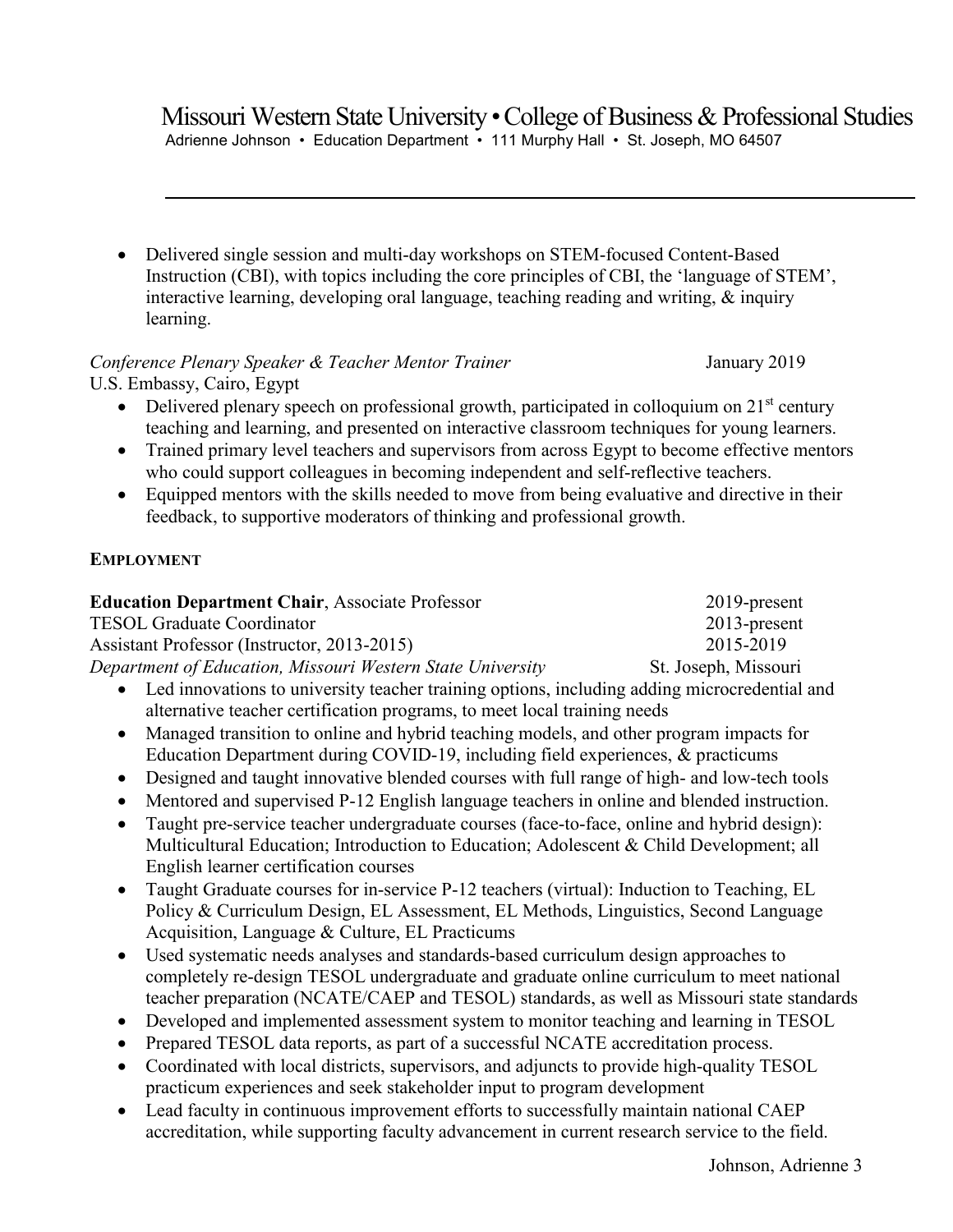Adrienne Johnson • Education Department • 111 Murphy Hall • St. Joseph, MO 64507

- Managed budgets, course management, community partnerships, & faculty/staff evaluations
- Extensive experience with multimodal course instruction and best practices to meet unique student needs, including synchronous methods (i.e. live, web-conferencing, etc.) and asynchronous methods (i.e. online, interactive video, apps and tools, etc.)

EL Program Development Consultant 2016-2017; 2018-2019

KIPP Endeavor Academy Kansas City, Missouri

- Lead needs analysis and curriculum design, supported implementation process, and developed plans for sustainable and effective programming
- Supported ELL Coordinator and school administration in efforts to meet legal and ethical guidelines for K-12 EL programming, as well as provided guidance in effective ELL professional development delivery methods for school-wide staff and faculty training

| Adjunct Instructor – TESOL graduate program | Spring 2016           |
|---------------------------------------------|-----------------------|
| Webster University                          | Kansas City, Missouri |
| <b>Graduate Teaching Assistant</b>          | Fall 2010-Spring 2011 |
| University of Kansas                        | Lawrence, Kansas      |

Teach for America Corps Member Advisor Summer 2010 Chicago Public Schools/Teach for America Chicago, Illinois

- Mentored, supervised, and advised new teachers in initial school-based teaching experience
- Provided professional development in standards-based lesson and unit planning, effective execution of lesson, and student investment/motivation strategies
- Guided teachers in analysis of student data to ensure that students achieved significant academic gains in summer school
- Designed individual growth plans for teachers to ensure they received the skills and knowledge in the field experience which were necessary to realize the ambitious student academic growth goals established by TFA in the teachers' placement regions, during the academic year

Bilingual and Elementary Literacy Specialist (2007-2010), Dual Language Teacher (2006-2007) Lincoln International Studies Elementary Kalamazoo, Michigan

- Developed and facilitated staff professional development in bilingual, ESL, and dual language programs, as well as elementary English literacy instruction at school and district level
- Successfully assisted teachers in implementing differentiated, data-based instruction in their classrooms, as well as implementing reading interventions in both English and Spanish
- Successfully implemented the district's first Professional Learning Community (PLC)
- Managed and trained a corps of parent volunteers and paraprofessional staff of 10 people
- Designed district curriculum for  $5<sup>th</sup>$  and  $6<sup>th</sup>$  grade English language arts program, as well as mapped the Spanish/English language allocation for the dual language/bilingual program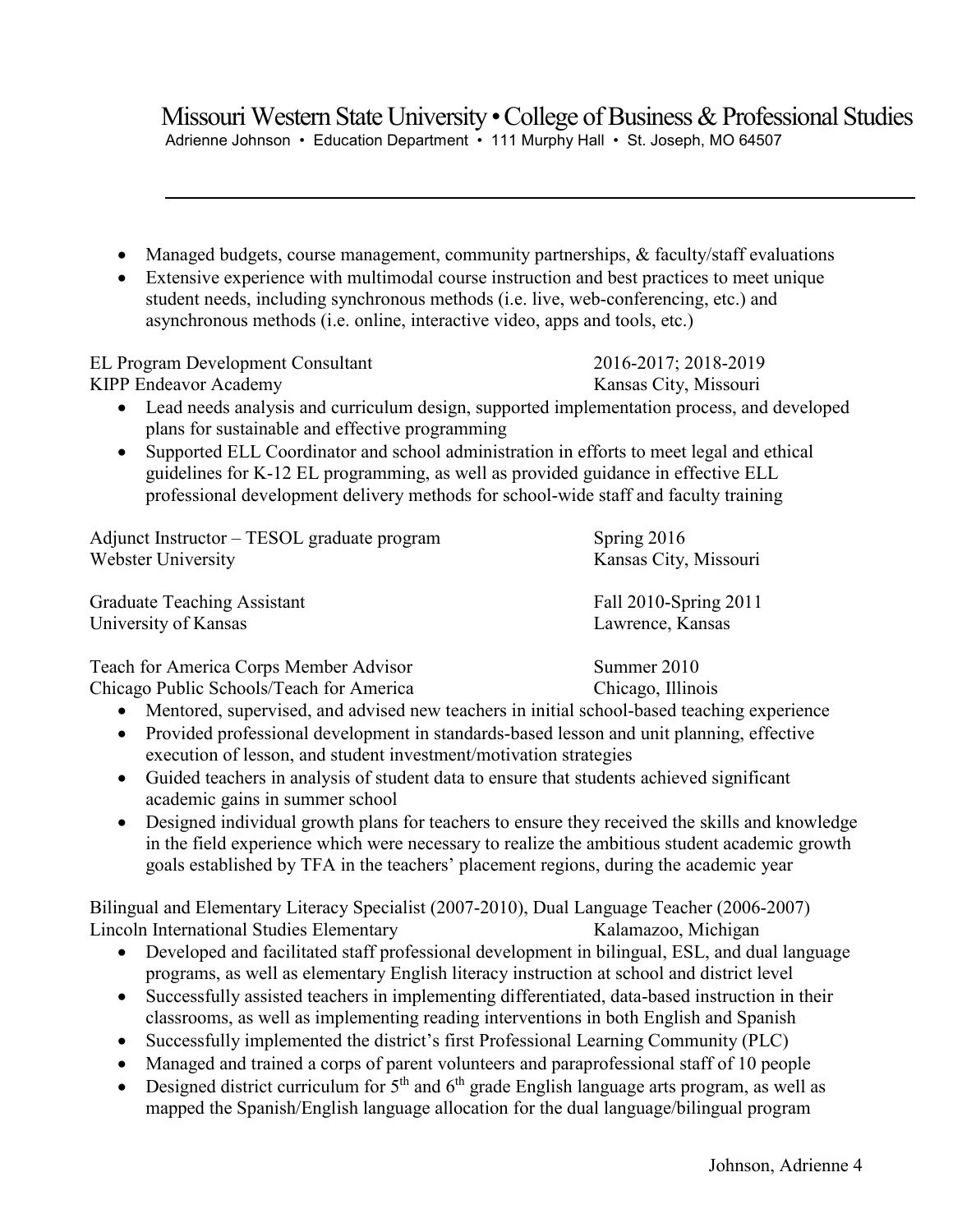Adrienne Johnson • Education Department • 111 Murphy Hall • St. Joseph, MO 64507

- Instructed  $3<sup>rd</sup>$  grade dual language students (50% English and 50% Spanish), with emphasis on research-based strategies of literacy, dual language, math, science and writing curriculum
- Significantly raised literacy scores, over 1.5 years of growth in one year
- Facilitated fundraising of nearly \$10,000 as the teacher leader for Hands Across the Border (exchange program that brings  $6<sup>th</sup>$  grade students to Mexico for a week, then hosts students from Mexico in the United States) and chaperoned students on their international trips

Middle School Teacher for Teach for America 2003-2006 Kanoon Magnet School, Chicago Public Schools Chicago, Illinois

- Instructed  $6<sup>th</sup>$ ,  $7<sup>th</sup>$ , and 8th grade ESL/bilingual students in core content areas of language arts, science, social studies and Spanish with emphasis on data-driven differentiated instruction
- Raised language arts/literacy scores in homeroom an average of three grade levels in two years
- Assisted in design of a school-wide curriculum focused on standards-based instruction
- Developed school wide program to address behavioral and discipline inconsistency problems
- School leadership team grade level chair
- Professional development facilitator in teacher-designed 'learning teams'
- After school program teacher and sports coach

Lead Instructor Summer 2005

- Assisted in curriculum design and implementation of first annual Fulbright Summer Camp
- Mentored and advised incoming Fulbright Scholars/Teachers in instructional methods
- Taught and led multi-level ESL immersion classes and activities

Teacher as a 2002 Fulbright Scholar, English Teaching Assistant 2002-2003 Miho Middle School Cheongwon-gun, South Korea

- Instructed conversational ESL classes for low to high level Korean public school students
- Conducted informal research on Korean and American relations
- Received intensive culture and language training in a year-long homestay experience

Internship March 2000-August 2001; January 2002-June 2002

Daniels Fund Denver, Colorado

• Program Development: assisted in research, development and report writing for intern program, grants program, expansion initiative and evaluation initiative; Scholarship Program: assisted in research, scholarship development and selection; staff leader and resident assistant trainer

Leadership Internship Summer 2000

El Pomar Foundation Colorado Springs, Colorado

- Professional development classes: public speaking, grant making, investing, leadership
- Awards program: Assisted in video shoots, helped design 2000 brochure

# Fulbright English Summer Camp Chuncheon, South Korea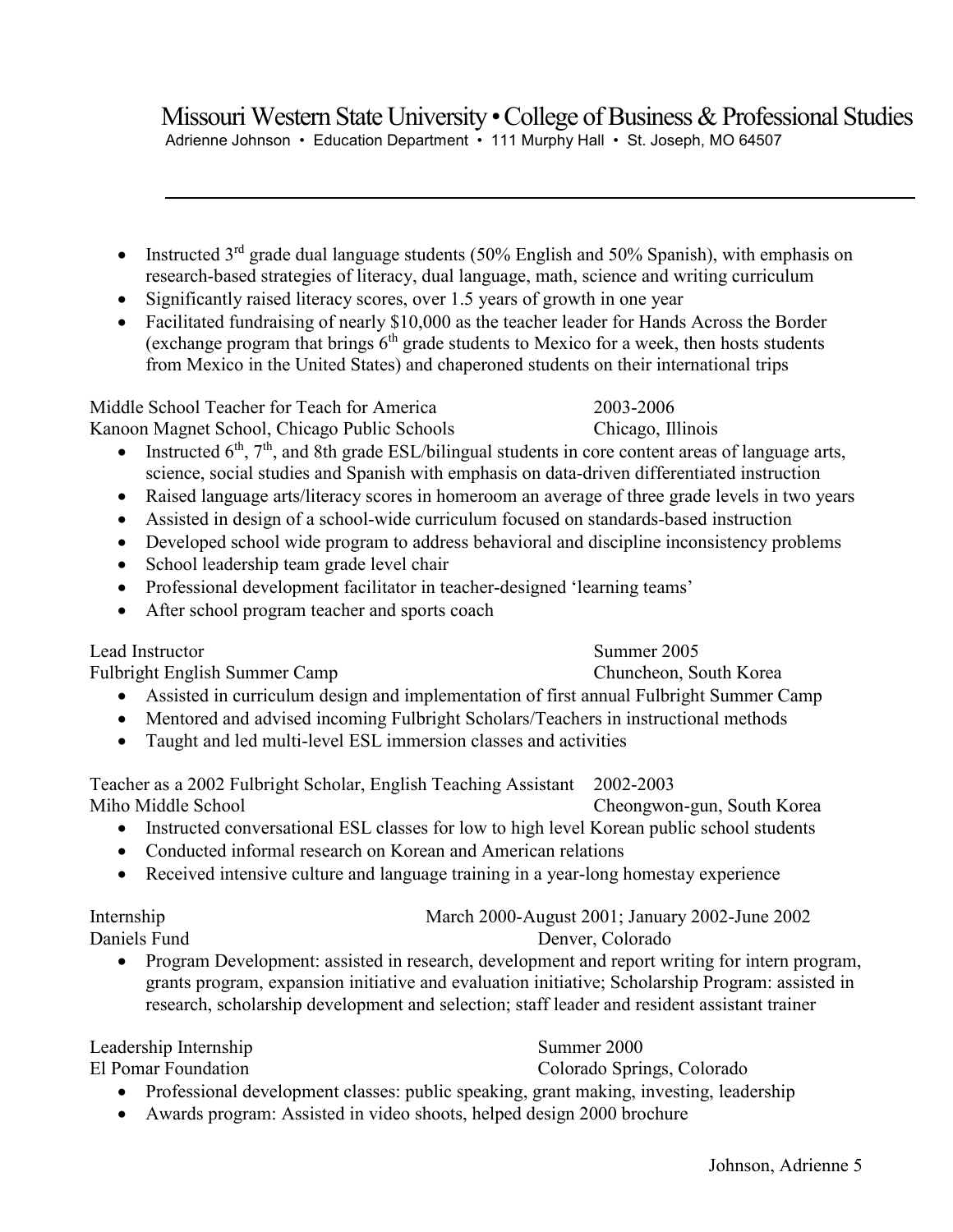## **LANGUAGES AND CULTURAL EXPERIENCES**

| Spanish | Proficient (Proficiency/Fluency will strengthen with brief review/immersion)               |
|---------|--------------------------------------------------------------------------------------------|
|         | Graduate level Spanish literature course at Western Michigan University                    |
|         | Advanced Spanish classes at Universal, Cuernavaca, Mexico, Cultural Institute<br>$\bullet$ |
|         | of Oaxaca, Mexico, and the University of Granada, Spain                                    |
|         | Spanish bilingual teacher and literacy coach 2003-2010<br>$\bullet$                        |
| Korean  | Low Intermediate proficiency                                                               |
|         | • Four years of beginning and intermediate classes (Fulbright/university courses)          |
| German  | <b>Beginning</b>                                                                           |
|         | Beginning courses at University of Denver, Colorado<br>$\bullet$                           |

• Low-intermediate courses at Goethe Institute, Chicago, Illinois

Study abroad in Granada, Spain; Independent travel throughout Western Europe, Czech Republic, South Korea, India, Thailand, Taiwan, Mexico, Greece, Egypt, Israel, Turkey, and Cyprus

### **RESEARCH PUBLICATIONS**

**Johnson, A.** & E. Thorne-Wallington. (2021). *From theory to implementation: Examining EL certification requirements through the lens of local context.* Education Policy Analysis Archives, 29. https://doi.org/10.14507/epaa.29.5253

**Johnson, A**., Fiorentino, R., & Gabriele, A. (2017). *Syntactic constraints and individual differences in native and non-native processing of wh-movement.* In Felser, C., Phillips, C., Wagers, M., eds. (2017). Encoding and Navigating Linguistic Representations in Memory. Lausanne: Frontiers Media. doi: 10.3389/978-2-88945-132-6

**Johnson, A**. & U. Minai. (2016). "Children's knowledge of structure-dependent semantic interactions between logical words." *Language Acquisition: A Journal of Developmental Linguistics*. http://dx.doi.org/10.1080/10489223.2016.1187611

**Johnson, A**., Fiorentino, R., & Gabriele, A. (2016). "Syntactic constraints and individual differences in native and non-native processing of wh-movement." *Frontiers in Psychology, Language Sciences.* http://dx.doi.org/10.3389/fpsyg.2016.00549

Gabriele, A., Fiorentino, R., & **Johnson**, **A.** (2015). "Attentional control and prediction in native and non-native speakers." *Linguistic Approaches to Bilingualism, 5*(4), 470-475.

**Johnson, A.** (2015). "Individual differences in predictive processing: Evidence from subject filled gap effects in native and non-native speakers of English" Proquest Publication of Dissertation at University of Kansas.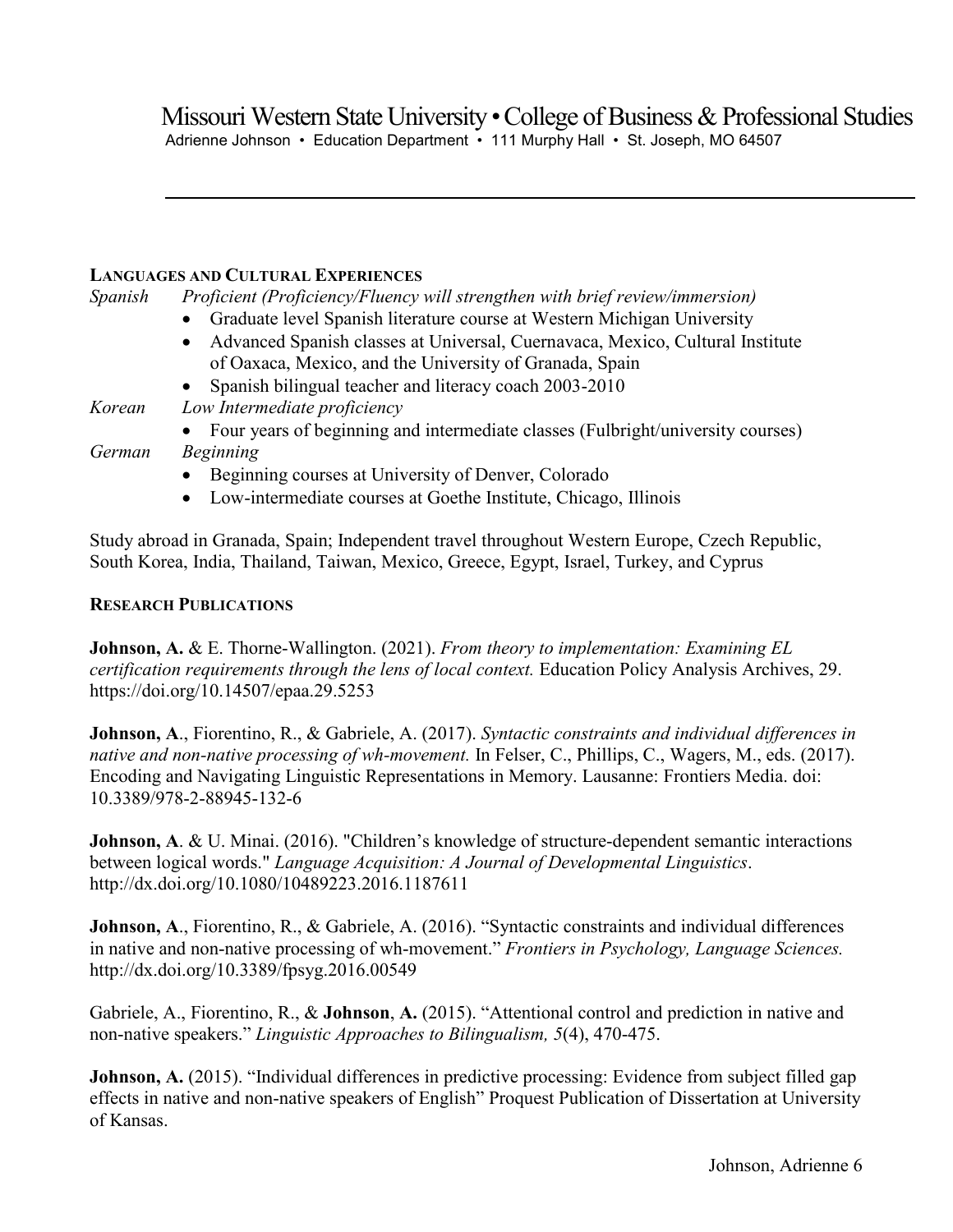**Johnson, A.** (2012). "Processing of Wh-Movement in Second Language Learners." Proquest Publication of M.A. Thesis at University of Kansas.

# **GRADUATE CAPSTONE COMMITTEES – MASTERS OF APPLIED SCIENCE IN ASSESSMENT - TESOL**

- *Committee Chair*, **14** graduate level capstone (applied and original) research projects
- Committee member for an additional **19** graduate level capstone research projects
- Wide ranging topics, primarily addressing the needs of linguistically and culturally diverse students in PreK-12 school and community settings. Details available upon request.

**CONFERENCES AND PROFESSIONAL PRESENTATIONS (1ST AUTHOR UNLESS OTHERWISE INDICATED)**

| 2022       | CONFERENCES AND I ROFESSIONAL I RESENTATIONS (151 AUTHOR UNLESS OTHERWISE INDICATED)<br>*Thorne-Wallington, E & Johnson, A. "Addressing Rural ELs Learning Needs." |
|------------|--------------------------------------------------------------------------------------------------------------------------------------------------------------------|
| (accepted) | Presentation, AERA Annual Meeting. San Diego, CA.                                                                                                                  |
| 2021       | English as a Medium of Instruction in STEAM Workshop Series. <i>Invited Trainer</i> . In                                                                           |
|            | partnership with American Institute in Taiwan U.S. Department of State, National                                                                                   |
|            | Kaohsiung Normal University, and National Changhua University of Education. Taipei,                                                                                |
|            | Changhua, and Kaohsiung, Taiwan.                                                                                                                                   |
| 2021       | "Addressing EMI Teaching Challenges with Creative and Flexible Pedagogy." Invited                                                                                  |
|            | Panelist for "EMI and Bilingual Education: Principles, Prospects, Challenges and                                                                                   |
|            | Practice" Panel. International Conference on Bilingual Education. Virtual Conference.                                                                              |
| 2021       | *"TESOL Professional Standards: Designing Programs with Purpose." MIDTESOL                                                                                         |
|            | Virtual Conference.                                                                                                                                                |
| $2016 -$   | English Learner P-12 Content Team Leader/Mentor. Invited leader/facilitator, Teach for                                                                             |
| 2021       | America Kansas City. Virtual & in-person webinars, 1:1 support sessions, small group                                                                               |
|            | mentoring for first and second year teachers with ELs in their classrooms.                                                                                         |
| 2021       | *Thorne-Wallington, E. and Johnson, A. (2021). "Applications of Geographic Weighted                                                                                |
|            | Regression to Understand Rural Language Learners." Presented at the Cambio de Colores                                                                              |
|            | Virtual Conference.                                                                                                                                                |
| 2021       | *Thorne-Wallington, E & Johnson, A. "Using Geographic Weighted Regression to                                                                                       |
|            | Determine Significance of Certification Policy on Low Incidence EL Populations."                                                                                   |
|            | Presentation, AERA Annual Meeting. Virtual Conference.                                                                                                             |
| 2020       | 12 Session Virtual Workshop Series (over 4 weeks) on supporting teachers of elementary                                                                             |
|            | learners in virtual settings. <i>Invited Trainer</i> . Teacher Training as an English Language                                                                     |
|            | Specialist with the U.S. Embassy – Kuwait City, Kuwait (Virtual).                                                                                                  |
| 2020       | *Ault, E. & Johnson, A. "Advocacy for ELs in the time of COVID-19." Presentation,                                                                                  |
|            | <b>MIDTESOL Virtual Conference.</b>                                                                                                                                |
| 2020       | *"Changing Hearts, Changing Minds: A Beginner's Guide to Advocacy." Presentation,                                                                                  |
|            | MIDTESOL Virtual Conference. With Elizabeth Ault and Andy Lewis.                                                                                                   |
| 2019       | Content-based Instruction (Teaching STEM in English) Workshops. Invited Trainer for                                                                                |
|            | workshop series (19 workshop sessions over 10 days). In partnership with American                                                                                  |
|            | Institute in Taiwan, U.S. Department of State, Kaohsiung Normal University, National                                                                               |
|            |                                                                                                                                                                    |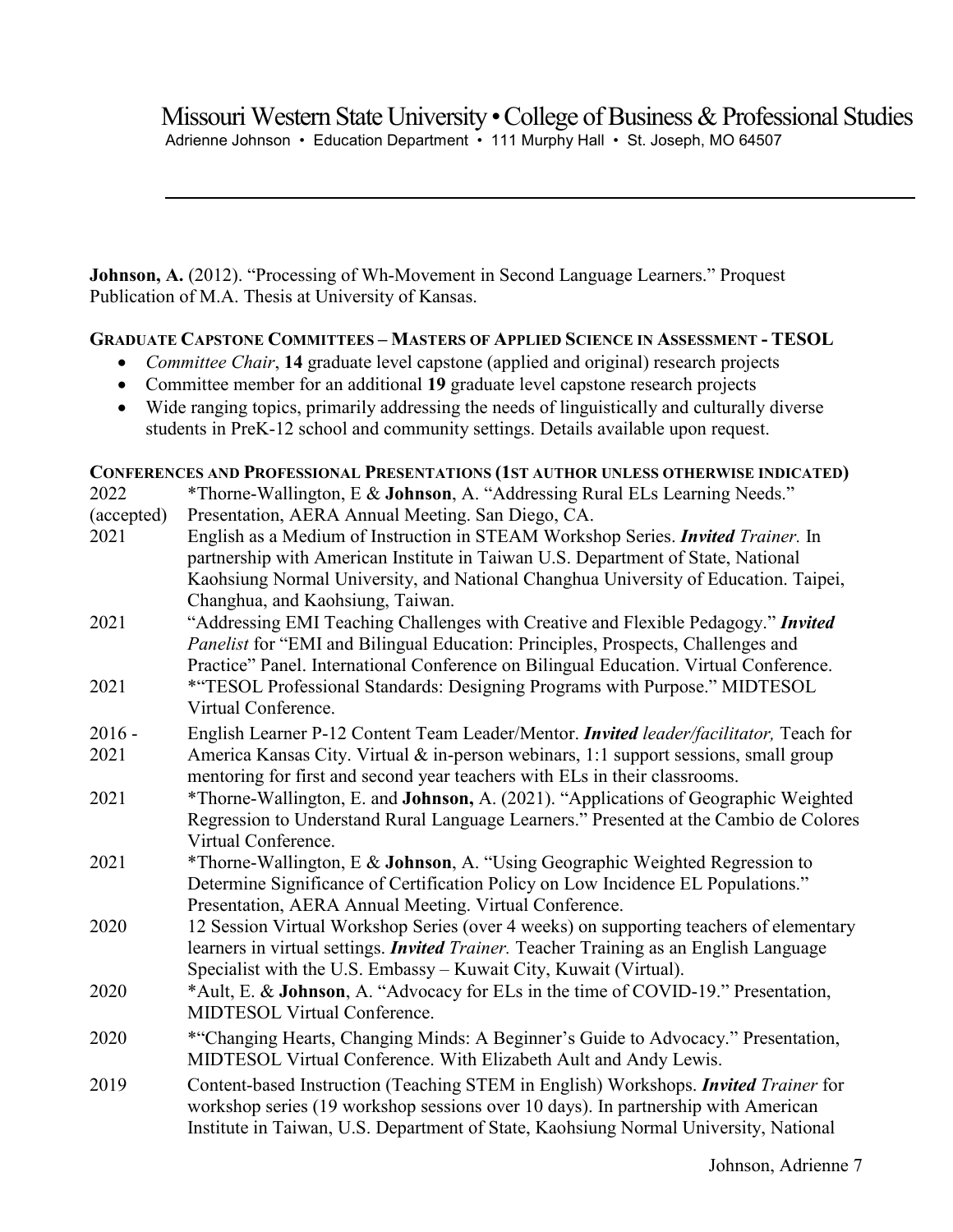Adrienne Johnson • Education Department • 111 Murphy Hall • St. Joseph, MO 64507

| 2019 | Changhua University of Education, National Taipei University, and National Taiwan<br>Normal University. Taipei, Changhua, and Kaohsiung, Taiwan.<br>"Giving language meaning: A guide to integrating STEM & English language        |
|------|-------------------------------------------------------------------------------------------------------------------------------------------------------------------------------------------------------------------------------------|
|      | instruction." Invited Presentation. Federal Programs Pre-Conference on English Learners.<br>Lake of the Ozarks, MO.                                                                                                                 |
| 2019 | *"Advocacy Updates from Capitol Hill." Presentation, MIDTESOL. With Elizabeth<br>Ramirez Ault & Andrew Lewis. Omaha, NE.                                                                                                            |
| 2019 | "Teaching ELLs: Don't Just Survive, Thrive!" <i>Invited Presentation</i> . Teach for America -<br>All Corps Development. Kansas City, MO.                                                                                           |
| 2019 | *"Addressing Teacher Shortages for English Learners: A Multidimensional Approach."<br>Presentation, AERA Annual Meeting. With E. Thorne-Wallington. Toronto, Canada.                                                                |
| 2019 | "English Language Teacher Mentor Training." Invited trainer. English Language<br>Specialist. U.S. Embassy – Cairo. Cairo, Egypt.                                                                                                    |
| 2019 | "Colloquium: Reshaping Teaching and Learning: Students' Needs for the 21 <sup>st</sup> Century."<br>Invited panel speaker. NileTESOL Annual Conference. Cairo, Egypt.                                                               |
| 2019 | "Creating an Interactive Classroom for Young Language Learners." Invited Presentation.<br>NileTESOL Annual Conference. Cairo, Egypt.                                                                                                |
| 2019 | "Growth Zone: Exploring the Benefits of Leaving Your Comfort Zone." Invited Plenary.<br>NileTESOL Annual Conference. Cairo, Egypt.                                                                                                  |
| 2019 | *"Training Teachers to Manage Culture and Identity Challenges in the Global<br>Classroom." Presentation, IAFOR International Conference on Education. With<br>Queenette Ogbomo. Honolulu, HI.                                       |
| 2019 | *"Training Teachers to Manage Heritage Clashes in the Classroom." Presentation, Hawaii<br>International Conference on Education. With Queenette Ogbomo. Honolulu, HI.                                                               |
| 2018 | *Ault, Elizabeth Ramirez & Johnson, A. "Advocating for ELs in the Midwest: Action<br>Steps Forward." Presentation, MIDTESOL. Kansas City, MO.                                                                                       |
| 2018 | *"Addressing EL teacher shortages: A multi-dimensional approach." Presentation,<br>Cambio de Colores. With E. Thorne-Wallington. Kansas City, MO.                                                                                   |
| 2018 | "Identifying, Supporting, and Reclassifying English Learners with Disabilities." Invited<br>Presentation. With S.M. Bashinski and R. Rumpf. Federal Programs Conference. Lake of<br>the Ozarks, MO.                                 |
| 2018 | "ELs with Disabilities." <i>Invited co-trainer</i> for interactive ELL workgroup at the Missouri<br>Department of Education to develop non-regulatory guidance for state ELL programs.<br>With S. M. Bashinski. Jefferson City, MO. |
| 2017 | *Abdush-Shakir Bever, Zara Onie. & Johnson, A. "Perspectives to Practice:<br>Francophone West African English Language Learners." Poster Presentation.<br>MIDTESOL. Kansas City, MO.                                                |
| 2017 | "Colleague Connections: Sociopolitical Concerns and Advocacy for ELLs." Invited<br>presentation. MIDTESOL. Kansas City, MO.                                                                                                         |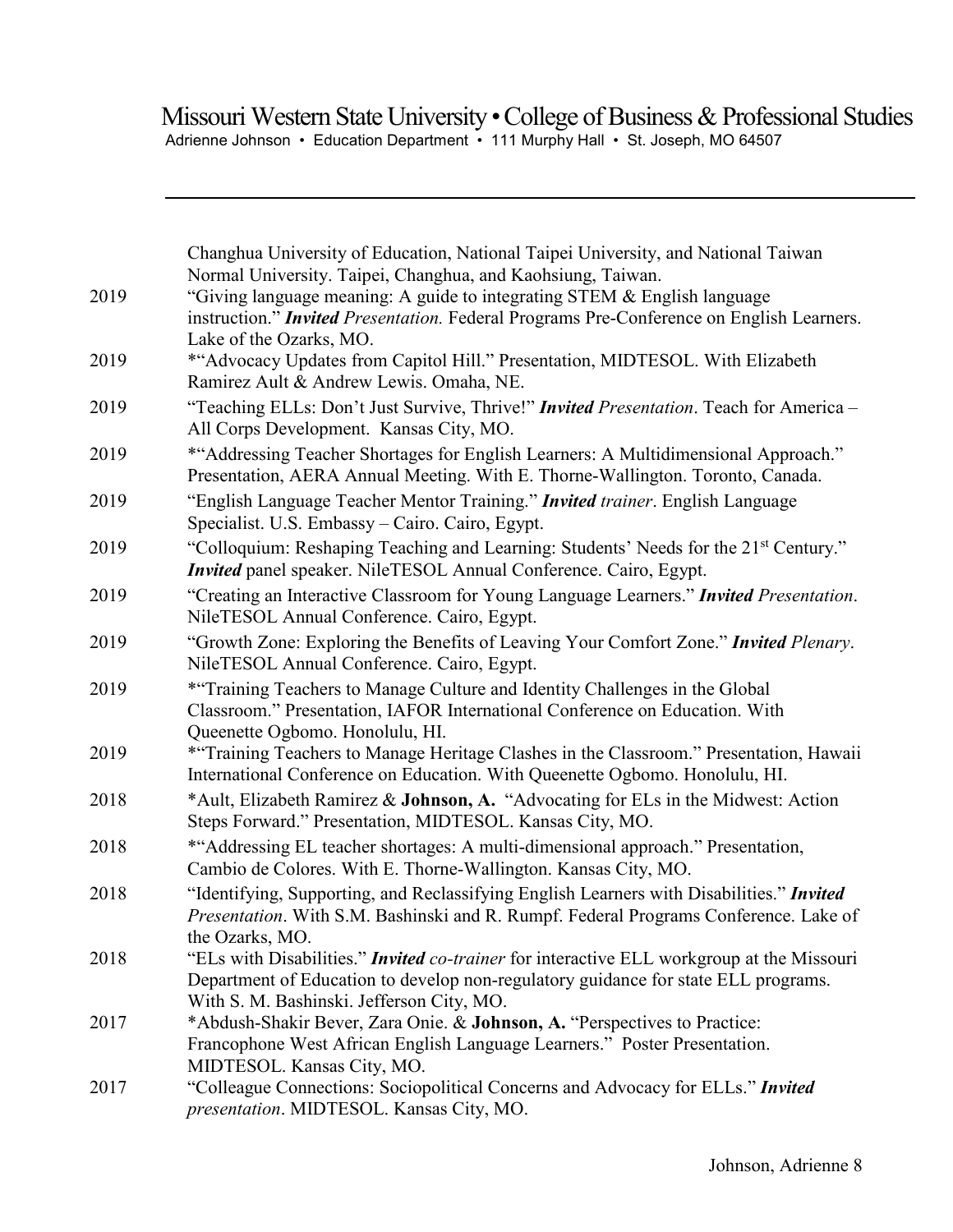# Missouri Western State University • College of Business & Professional Studies Adrienne Johnson • Education Department • 111 Murphy Hall • St. Joseph, MO 64507

| 2017 | "ELL Programming - Vision and Goal Setting in St. Joseph Public Schools." Invited<br>trainer for interactive professional development workshop. St. Joseph, MO.                                                                                                                                                                       |
|------|---------------------------------------------------------------------------------------------------------------------------------------------------------------------------------------------------------------------------------------------------------------------------------------------------------------------------------------|
| 2017 | *Abdush-Shakir Bever, Z.O. & Johnson, A. "Perspectives to Practice: Francophone West<br>African English Language Learners." TESOL International. Seattle, WA.                                                                                                                                                                         |
| 2017 | "Educational Inequality Across the Spectrum: K-12 to Higher Ed." <i>Invited presentation</i><br>to Missouri Western University Diversity & Inclusion Task Force. St. Joseph, MO.                                                                                                                                                      |
| 2017 | "Student Involvement in Distance Courses." <i>Invited Presentation</i> , Kansas City Regional<br>Access Consortium for Higher Education. Kansas City, MO.                                                                                                                                                                             |
| 2016 | *Ross, E. & Johnson, A. "Factors affecting preK-12 teachers' attitudes toward English<br>language learners (ELLs)." MIDTESOL. Kansas City, MO.                                                                                                                                                                                        |
| 2016 | *"Individual differences in predictive processing: Evidence from subject filled-gap effects<br>in native and non-native speakers of English." Presentation, CUNY Conference on<br>Human Sentence Processing. With R. Fiorentino, and A. Gabriele. Gainesville, FL.                                                                    |
| 2015 | *"Predictive Sentence Processing: Evidence from wh-dependencies in native and non-<br>native speakers of English." Presentation, Second Language Research Forum. With R.<br>Fiorentino, and A. Gabriele. Atlanta, GA.                                                                                                                 |
| 2015 | *Vogt-Woodin, A., Johnson, A. & Minai, U. * "Preschool children's sensitivity to non-<br>local structural dependencies between logical words." Presentation, Boston University                                                                                                                                                        |
| 2015 | Conference on Language Development. Boston, Massachusetts.<br>*Covey, L., Coughlin, C., Martinez-Garcia, M., Johnson, A., Yang, X., Siew, C., Major,<br>T., & R. Fiorentino. "An ERP investigation of the role of prediction and individual<br>differences in semantic priming." Society for Neurobiology of Language Annual Meeting. |
| 2015 | *"Combatting Myths: Using research and the native language to improve K-12 ELL<br>programming." Cambio de Colores. Kansas City, MO.                                                                                                                                                                                                   |
| 2014 | "English as a Foreign Language Unit Planning." <i>Invited Trainer</i> . English Teaching<br>Assistant Training. Fulbright, Goesan, South Korea.                                                                                                                                                                                       |
| 2014 | "English Language Learning & Teaching." Invited Trainer. Camp Fulbright Training.<br>Fulbright, Goesan, South Korea.                                                                                                                                                                                                                  |
| 2014 | *"Children's Knowledge of structural dependency in the semantic interaction of logical<br>words." 13th Annual International Congress for the Study of Child Language. With U.<br>Minai. Amsterdam, The Netherlands.                                                                                                                   |
| 2014 | "Teaching Learners with Exceptional Needs: ESL and Special Education." Invited<br>Panelist, Teach for America Mini-Conference. Kansas City, MO.                                                                                                                                                                                       |
| 2014 | *"Science Instruction in the ELL Classroom." Presentation, Missouri Migrant Education<br>and English Language Learning Conference. Kansas City, MO.                                                                                                                                                                                   |
| 2013 | *"An examination of syntactic constraints and the role of individual differences in native<br>and non-native processing of wh-movement." Poster, Boston University Conference on<br>Language Development. With R. Fiorentino, and A. Gabriele. Boston, Massachusetts.                                                                 |
| 2013 | "Trends in K-12 Education: Opportunities for Growth, Change and Celebration."<br>Presentation with Nicholson-Dykstra, S. 75 <sup>th</sup> Anniversary Boettcher Scholar Summit.                                                                                                                                                       |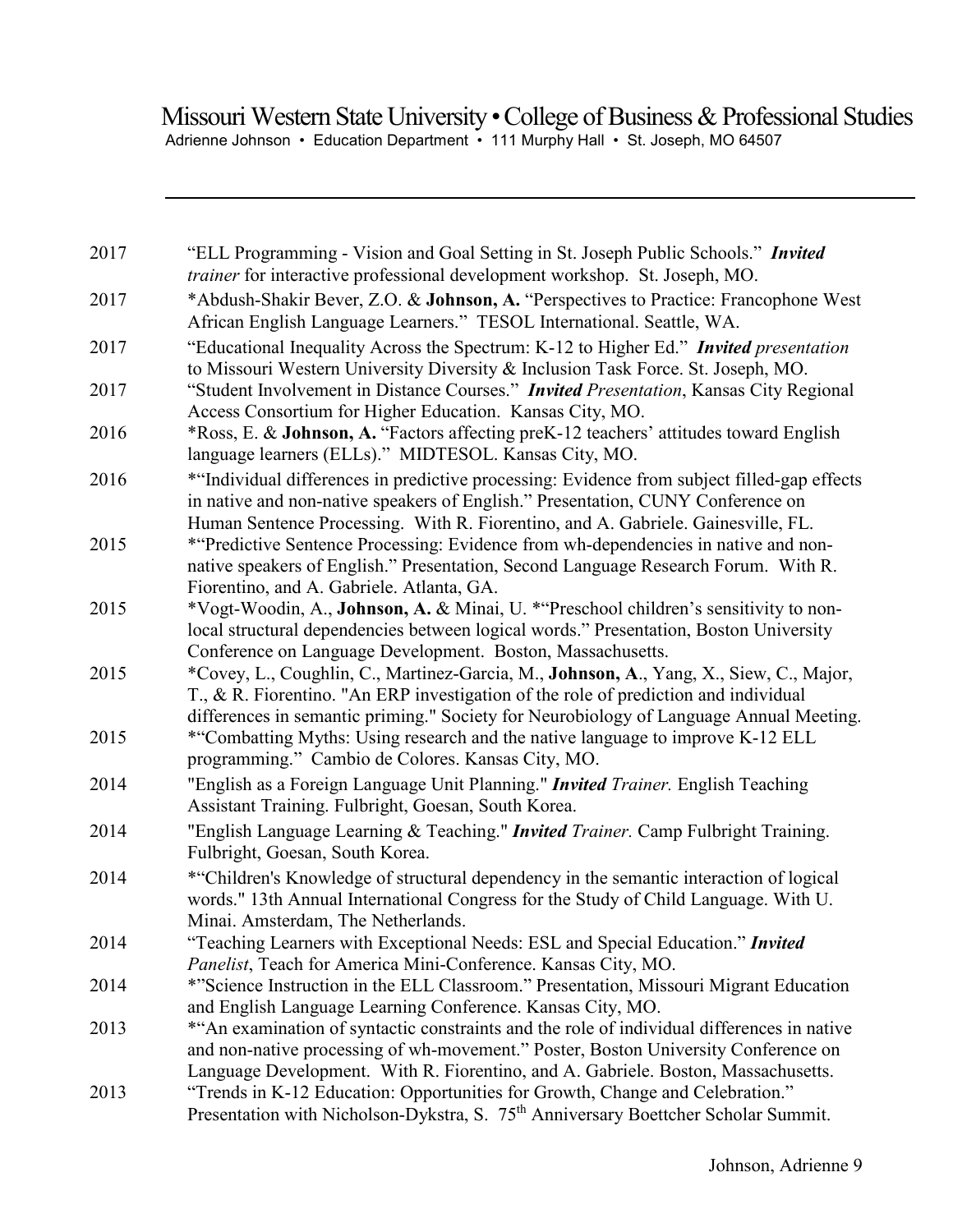Adrienne Johnson • Education Department • 111 Murphy Hall • St. Joseph, MO 64507

|           | Denver, Colorado.                                                                                           |
|-----------|-------------------------------------------------------------------------------------------------------------|
| 2013      | *"Syntactic constraints in the processing of wh-movement by L2 learners." Poster,                           |
|           | CUNY Human Sentence Processing Conference. With A. Canales, A. Gabriele, and R.                             |
|           | Fiorentino. Columbia, South Carolina.                                                                       |
| 2013      | "Processing of wh-movement in second language learners." Poster, Graduate Student                           |
|           | Research Competition. With A. Gabriele, and R. Fiorentino. University of Kansas.                            |
| 2012      | "Processing of wh-movement in second language learners." Child Language invited                             |
|           | speaker. With A. Canales, A. Gabriele, and R. Fiorentino. University of Kansas.                             |
| 2008      | Blyth-Warren, J. & Johnson, A. * "Sharing International Learning: Working Together to                       |
|           | Understand Other Languages and Cultures". 12 <sup>th</sup> Annual Institute: Service-Learning and           |
|           | Civic Engagement, Mount Pleasant, Michigan. February 7, 2008.                                               |
| 2006      | * "Working with Children in Mediation." Emerging Issues in Mediation Conference,                            |
|           | Madison, Wisconsin.                                                                                         |
| 2005      | "Effective Teaching Methods in a Korean ESL Classroom." Fulbright Korea English                             |
|           | Teaching Assistant Training, Chuncheon, South Korea.                                                        |
|           | <b>GRANTS, HONORS, AND AWARDS</b>                                                                           |
| 2021      | Teacher Recruitment and Retention Grant. Missouri Department of Elementary and                              |
|           | Secondary Education (DESE). \$20,000.                                                                       |
| 2021      | U.S. State Department/American Institute in Taiwan (AIT). Selected as a virtual English                     |
|           | Language Specialist for teachers in Taiwan.                                                                 |
| 2021      | National Professional Development Grant Application. Department of Education. \$2.6                         |
|           | million. Not funded.                                                                                        |
| 2020      | U.S. Embassy in Kuwait. Selected as a virtual English Language Specialist for teachers in                   |
|           | Kuwait.                                                                                                     |
| 2020      | Advisor Shout-Out Award for Outstanding Student Advising - Missouri Western State                           |
|           | University (nominated by graduate and undergraduate students).                                              |
| 2019      | U.S. State Department/American Institute in Taiwan - Taipei. Selected as an English                         |
|           | Language Specialist for teachers in Taiwan.                                                                 |
| 2019      | Madison, Wisconsin Ironman Finisher (2.4 mile swim, 112 mile bike, 26.2 mile run).                          |
| 2019      | Office of English Language Programs, U.S. Embassy. June 2019 Featured Specialist.                           |
| 2019      | U.S. Embassy – Cairo. Selected as an English Language Specialist for teachers in Egypt.                     |
| 2017      | National Professional Development Grant Application. Department of Education. \$2.06                        |
|           | million. Not funded.                                                                                        |
| 2016      | National Professional Development Grant Application. Department of Education. \$2.1<br>million. Not funded. |
| 2014-2021 | Kappa Delta Pi – Educational Honor Society                                                                  |
| 2014      | National Science Foundation East Asia & Pacific Summer Institute Grant to conduct                           |
|           | dissertation research in South Korea. Funded by the National Science Foundation                             |
|           | (United States) and the National Research Foundation (South Korea). \$10,053.                               |
| 2014      | Compass Award for "most influential professor" for an Alpha Chi National College                            |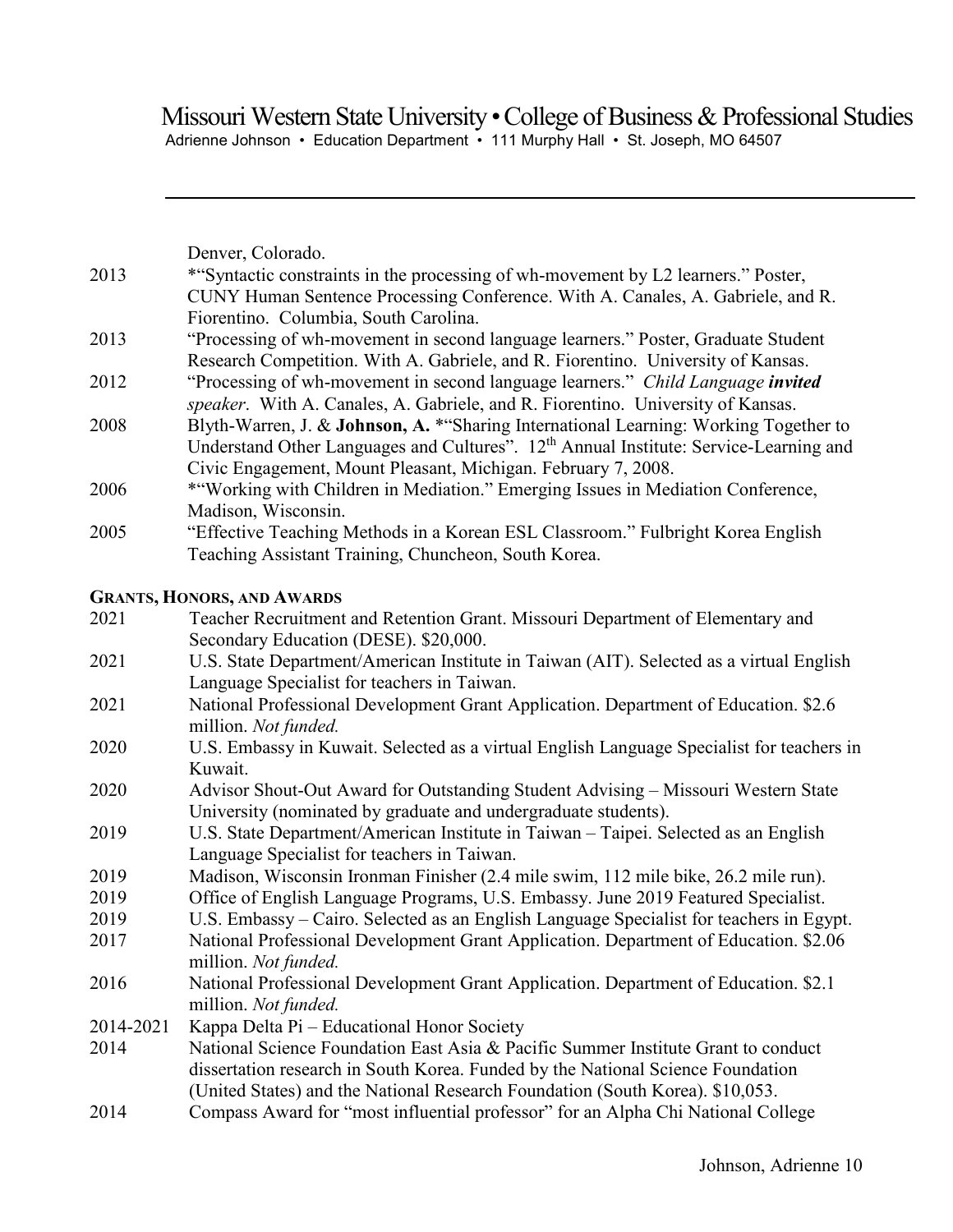# Missouri Western State University • College of Business & Professional Studies Adrienne Johnson • Education Department • 111 Murphy Hall • St. Joseph, MO 64507

|           | Honor Society Inductee.                                                           |
|-----------|-----------------------------------------------------------------------------------|
| 2013      | Student Travel Grant for CUNY 2013 Conference Presenters.                         |
| 2013      | University of Kansas KU Women 4 KU Women award.                                   |
| 2013      | University of Kansas Graduate Scholarly Presentation Travel Fund.                 |
| 2011-2013 | U.S. Department of Education Foreign Language Area Studies (FLAS) grant to study  |
|           | Korean language and culture. Summer 2011, Academic Years 2011-2013.               |
| 2002      | English Teaching Assistantship in South Korean public school, Korean language and |
|           | culture training, research support, and living stipend. Funded by Fulbright.      |
| 2001      | Phi Beta Kappa Junior Initiate; Ford Motor/Golden Key Honor Society's Outstanding |
|           | Junior                                                                            |

## **ADDITIONAL PROFESSIONAL ACTIVITIES**

| 2021-2022 | EL Certification and Rule Revision Workgroup, redesigning P-12 certification process, |
|-----------|---------------------------------------------------------------------------------------|
|           | through Missouri State Department of Elementary and Secondary Education (DESE)        |
| 2018      | Contributor to Missouri State Department of Elementary and Secondary Education        |
|           | (DESE) Workgroup tasked with producing guidelines for ELs with possible disabilities. |
| 2017-2018 | Member Missouri English Language Development (ELD) Collaborative, with Missouri       |
|           | State Department of Elementary and Secondary Education (DESE)                         |
| 2017      | Contributor to ESSA Workgroup tasked with defining entry and reclassification         |
|           | guidelines for ELs, with Missouri State Department of Elementary and Secondary        |
|           | Education (DESE)                                                                      |

# **DEPARTMENT & UNIVERSITY SERVICE: MEMBERSHIPS AND LEADERSHIP POSITIONS HELD**

| 2019-present | Department Chair, Department of Education                            |
|--------------|----------------------------------------------------------------------|
| 2019-present | <b>Chair, Teacher Education Advisory Board</b>                       |
| 2014-present | Teacher Education Admissions and Retention Committee (TEARC), member |
| 2021-2022    | University Assessment, committee member                              |
| 2021-2022    | Ad-hoc Bachelor of General Studies (BGS) re-design, committee member |
| 2020         | University Academic Review Board Appeals, committee member           |
| 2019-2020    | Ad-hoc Policy Guide Committee, committee member                      |
| 2017-2019    | General Studies (Chair 2018-2019), committee member                  |
| 2018         | Search Committee Chair, Elementary Science Education position        |
| 2017         | University Diversity & Inclusion, Data Subcommittee member           |
| 2016-2017    | Professional Leave, committee member                                 |
| 2015-2016    | Chair, Academic Standards and Regulations; member 2014-2015          |
| 2015         | <b>MWSU Library Director Search Committee</b>                        |

### **PROFESSIONAL & COMMUNITY SERVICE: MEMBERSHIPS AND LEADERSHIP POSITIONS HELD**

- 2021-2022 **President elect**, TESOL International Standards Professional Council
- 2021-present Show Me Multiliteracy Project (National Professional Development Grant program for Missouri State University) **Advisory Board Member**